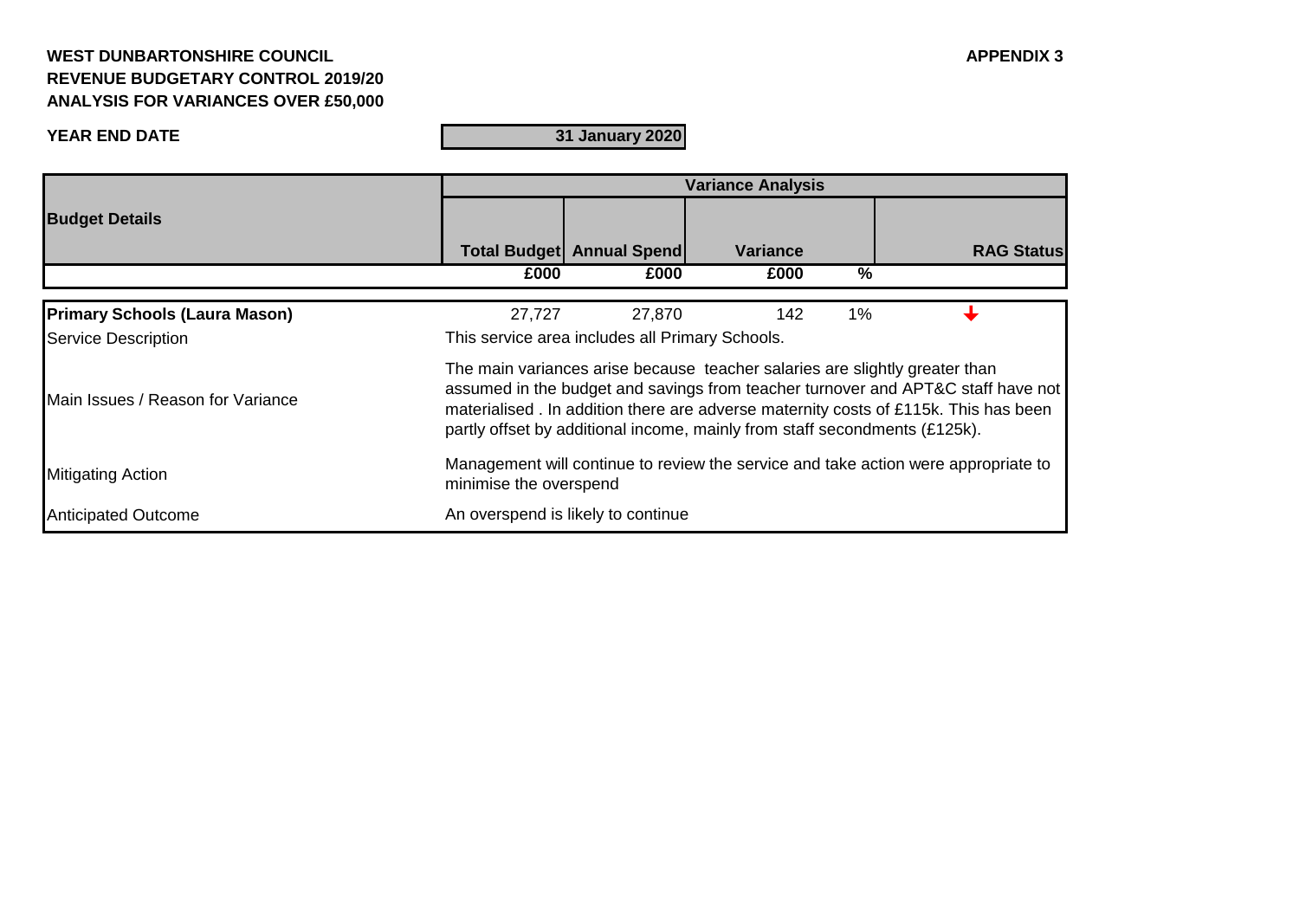|                                                                               | <b>Variance Analysis</b>                                                                                                                                                                                                                                                                                                                                                                                                                                                                                                                                                   |                           |                 |               |                                                                                       |  |
|-------------------------------------------------------------------------------|----------------------------------------------------------------------------------------------------------------------------------------------------------------------------------------------------------------------------------------------------------------------------------------------------------------------------------------------------------------------------------------------------------------------------------------------------------------------------------------------------------------------------------------------------------------------------|---------------------------|-----------------|---------------|---------------------------------------------------------------------------------------|--|
| <b>Budget Details</b>                                                         |                                                                                                                                                                                                                                                                                                                                                                                                                                                                                                                                                                            |                           |                 |               |                                                                                       |  |
|                                                                               |                                                                                                                                                                                                                                                                                                                                                                                                                                                                                                                                                                            | Total Budget Annual Spend | <b>Variance</b> |               | <b>RAG Status</b>                                                                     |  |
|                                                                               | £000                                                                                                                                                                                                                                                                                                                                                                                                                                                                                                                                                                       | £000                      | £000            | $\frac{0}{2}$ |                                                                                       |  |
|                                                                               |                                                                                                                                                                                                                                                                                                                                                                                                                                                                                                                                                                            |                           |                 |               |                                                                                       |  |
| <b>Secondary Schools (Laura Mason)</b>                                        | 26,446                                                                                                                                                                                                                                                                                                                                                                                                                                                                                                                                                                     | 26,717                    | 271             | 1%            |                                                                                       |  |
| <b>Service Description</b>                                                    | This service area includes all Secondary Schools.                                                                                                                                                                                                                                                                                                                                                                                                                                                                                                                          |                           |                 |               |                                                                                       |  |
| Main Issues / Reason for Variance                                             | The main adverse variances are the significant drop in demand for school meals and<br>vending machine income in the secondaries (£181k) and the school meals income<br>budget being overstated (£62k). In addition teacher costs, including cover/maternity,<br>are higher than budgeted (£68k). Adverse variances are also partly offset by non-<br>teaching vacancies and a projected underspend on the school bus contract.                                                                                                                                             |                           |                 |               |                                                                                       |  |
| Mitigating Action                                                             | Management will continue to review the service and take action were appropriate to<br>minimise the overspend                                                                                                                                                                                                                                                                                                                                                                                                                                                               |                           |                 |               |                                                                                       |  |
| <b>Anticipated Outcome</b>                                                    | An adverse variance is likely to continue                                                                                                                                                                                                                                                                                                                                                                                                                                                                                                                                  |                           |                 |               |                                                                                       |  |
|                                                                               |                                                                                                                                                                                                                                                                                                                                                                                                                                                                                                                                                                            |                           |                 |               |                                                                                       |  |
| <b>Additional Support Needs (Claire Cusick)</b><br><b>Service Description</b> | 14,897<br>This service area covers all ASN Services.                                                                                                                                                                                                                                                                                                                                                                                                                                                                                                                       | 15,537                    | 640             | 4%            |                                                                                       |  |
| Main Issues / Reason for Variance                                             | The overspend on day care placements (£273k) and residential placements (£267k)<br>continues following the placement of several cases with needs that could not be<br>accommodated within the existing schools' estate. The number of day care<br>placements is 1.7% higher than at this time last year and average placement costs<br>are 8.5% higher. Although the average residential cost placement is 3.4% less than<br>last year (due to the cessation of a particularly high placement) the number of pupils<br>placed in residential is 20% higher than last year. |                           |                 |               |                                                                                       |  |
| Mitigating Action                                                             | Management will continue to review day care placements with a view to minimising<br>this overspend                                                                                                                                                                                                                                                                                                                                                                                                                                                                         |                           |                 |               |                                                                                       |  |
| <b>Anticipated Outcome</b>                                                    |                                                                                                                                                                                                                                                                                                                                                                                                                                                                                                                                                                            |                           |                 |               | An adverse variance is likely to continue given the nature of the day care placements |  |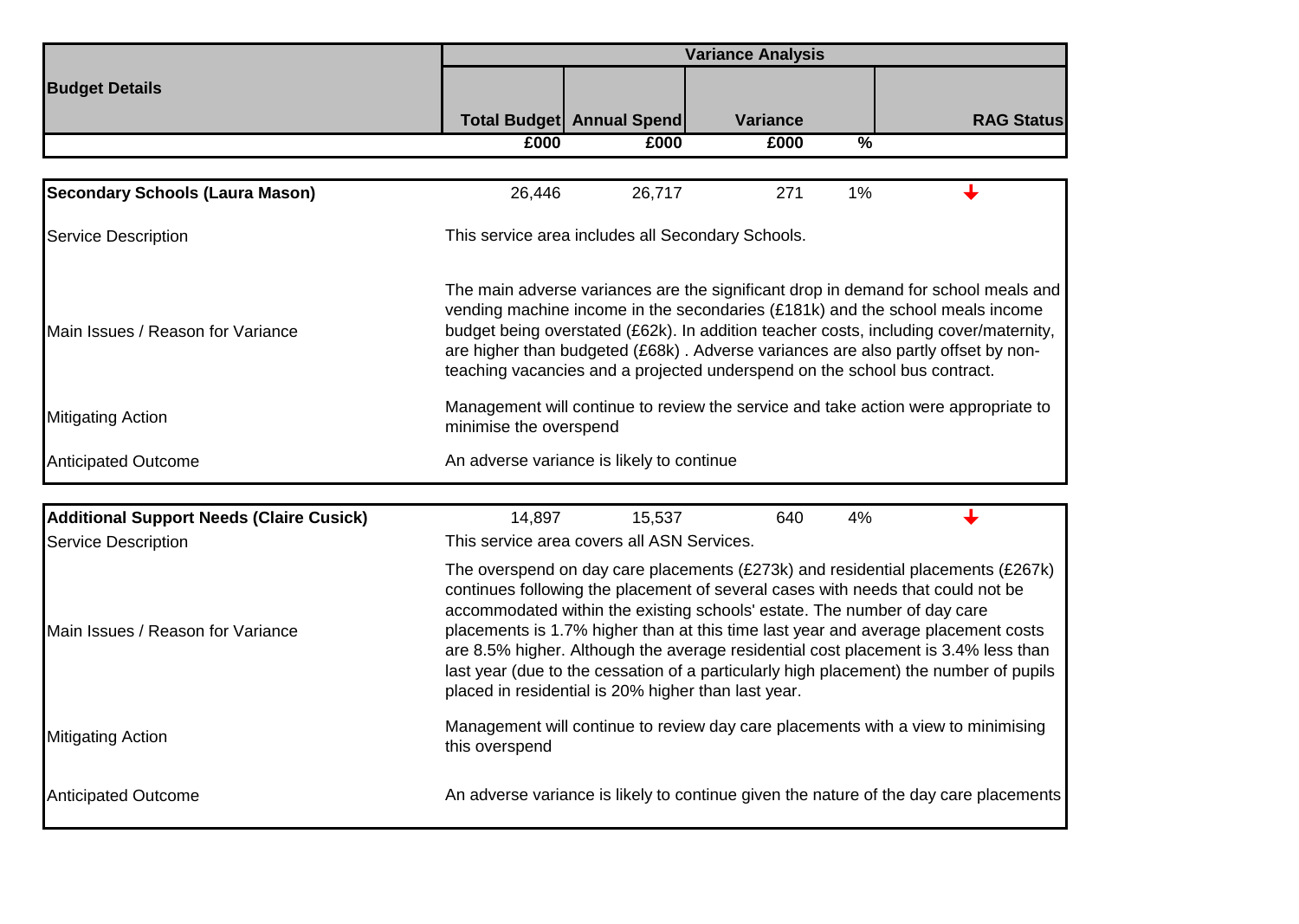|                                                        | <b>Variance Analysis</b>                                                                                                                                                                                                                                                                                                                                                                           |                                           |                                                     |               |                   |  |
|--------------------------------------------------------|----------------------------------------------------------------------------------------------------------------------------------------------------------------------------------------------------------------------------------------------------------------------------------------------------------------------------------------------------------------------------------------------------|-------------------------------------------|-----------------------------------------------------|---------------|-------------------|--|
| <b>Budget Details</b>                                  |                                                                                                                                                                                                                                                                                                                                                                                                    |                                           |                                                     |               |                   |  |
|                                                        |                                                                                                                                                                                                                                                                                                                                                                                                    | <b>Total Budget Annual Spend</b>          | <b>Variance</b>                                     |               | <b>RAG Status</b> |  |
|                                                        | £000                                                                                                                                                                                                                                                                                                                                                                                               | £000                                      | £000                                                | $\frac{0}{2}$ |                   |  |
| <b>Psychological Services (Laura Mason)</b>            | 491                                                                                                                                                                                                                                                                                                                                                                                                | 430                                       | (61)                                                | $-12%$        |                   |  |
| <b>Service Description</b>                             | This service provides Psychological Support to pupils within West Dunbartonshire.                                                                                                                                                                                                                                                                                                                  |                                           |                                                     |               |                   |  |
| Main Issues / Reason for Variance                      | Income from reallocated salaries is now forecast higher than budgeted.                                                                                                                                                                                                                                                                                                                             |                                           |                                                     |               |                   |  |
| <b>Mitigating Action</b>                               | No action required.                                                                                                                                                                                                                                                                                                                                                                                |                                           |                                                     |               |                   |  |
| <b>Anticipated Outcome</b>                             |                                                                                                                                                                                                                                                                                                                                                                                                    | A favourable variance likely to continue. |                                                     |               |                   |  |
|                                                        |                                                                                                                                                                                                                                                                                                                                                                                                    |                                           |                                                     |               |                   |  |
| <b>Early Learning &amp; Childcare (Kathy Morrison)</b> | 8,544                                                                                                                                                                                                                                                                                                                                                                                              | 8,337                                     | (207)                                               | $-2%$         |                   |  |
| <b>Service Description</b>                             | This services area includes all Early Years establishments within West<br>Dunbartonshire.                                                                                                                                                                                                                                                                                                          |                                           |                                                     |               |                   |  |
| Main Issues / Reason for Variance                      | Employee costs are showing an underspend mainly due to staff vacancies. Some of<br>this is roll-related (and will change as roll numbers rise during the year) and some will<br>be due to delays in the recruitment process.                                                                                                                                                                       |                                           |                                                     |               |                   |  |
| <b>Mitigating Action</b>                               | Staffing costs vary continuously due to statutory staff/children ratios. Vacancies will<br>continue to be monitored to ensure the most efficient use of staffing and resources.<br>Recruitment is ongoing and a number of new starts are anticipated to be in post by<br>the end of January. This will ensure that the level of service - dictated by roll<br>numbers - is not adversely affected. |                                           |                                                     |               |                   |  |
| <b>Anticipated Outcome</b>                             |                                                                                                                                                                                                                                                                                                                                                                                                    |                                           | A favourable variance is projected at the year end. |               |                   |  |